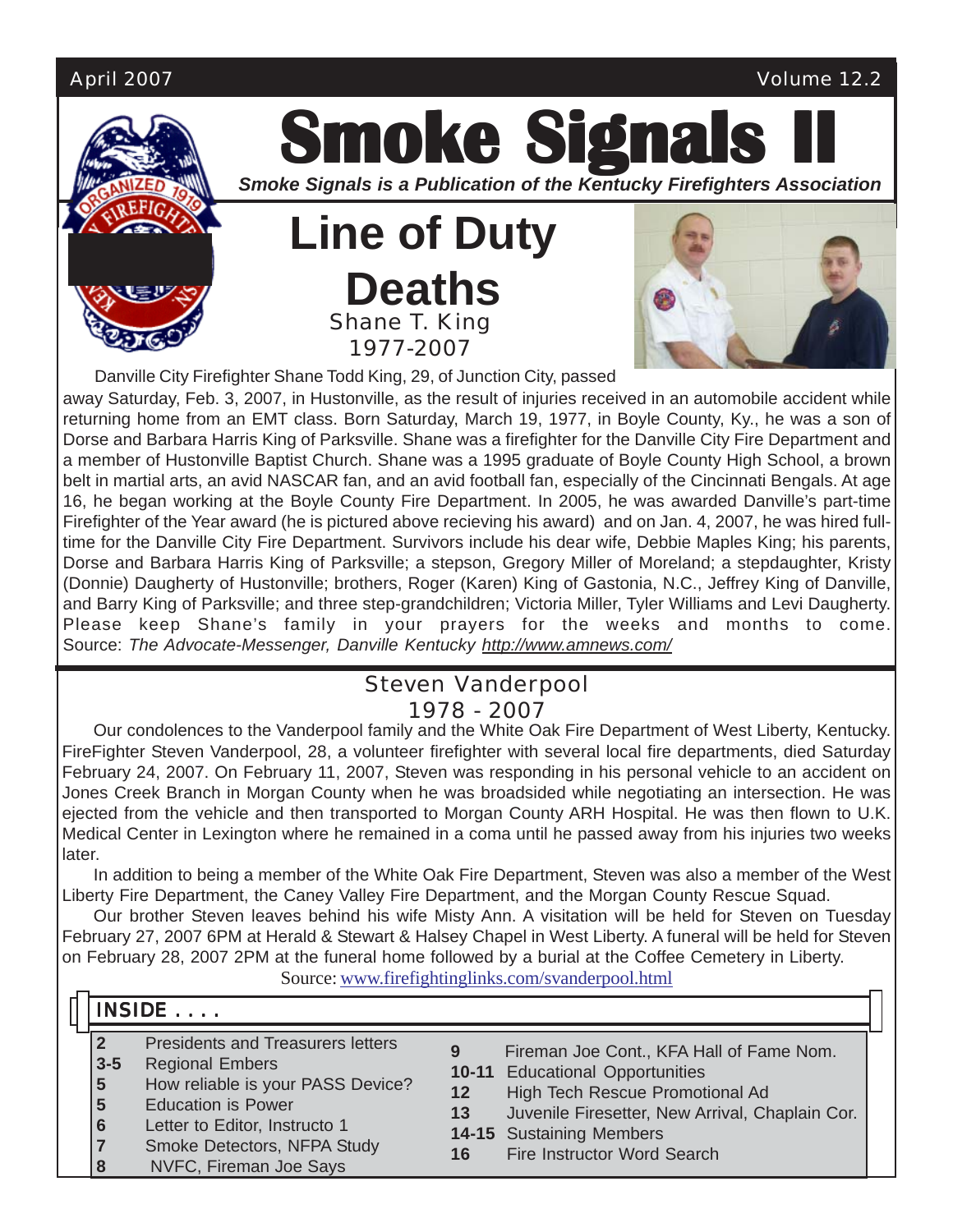

### **Notes From The President's Desk Troy Newcomb**

Greetings to all! It has been a busy

winter but now that Spring is here, we can get over the winter-time blues and start focusing on outside activities. I have been very busy attending several different functions for the Kentucky Firefighters Association.

A special thanks goes out to the Green River Firefighters Association for hosting the Officer's School. The Executive Board met in session during this school on February 24. Several items of business were discussed. To view a complete version of the meeting minutes, go to the Kentucky Firefighters Association web page at www.kyfa.org. It was reported to the Executive Board from our KFA Legislative Agents that the only legislation to be passed this year for the Fire Service is the Fire-Safe cigarette. We are grateful for this legislation to be heard in light of the recent tragic fire in Bardstown. The Fire-Safe cigarette legislation will save lives. A special thanks goes out to our Public Fire Education Committee members, which is chaired by Joe Stambush, for work in promoting fire safety. This committee has worked extremely hard with the State Fire Marshals office in promoting public education to those affected by the Bardstown fire.

A special thanks goes out to the Kentucky Firefighters Association Memorial Committee, Kentucky State Fire Commission, Kentucky Professional Firefighters Association, and Kentucky Association of Fire Chiefs for developing and purchasing a memorial for firefighters that gave their life while serving in the military. This memorial will also pay tribute to Sylvan "Smitty" Smith former president of the Kentucky Firefighters Association. It was Smitty's goal to provide this memorial for our fallen soldiers who also served as firefighters. This memorial will be dedicated in October at the annual Fallen Firefighters Memorial Service at Frankfort.

It is with great sadness and our condolences which go out to the Steven Vanderpool family and the Shane Todd King family for the loss of their loved ones in the line of duty. Steven was a member of the White Oak, West Liberty, and Caney Valley Fire Departments as well as the Morgan

County Rescue Squad. Shane was a firefighter for the city of Danville and Boyle County fire departments.

I have just returned from Frankfort where I attended a legislative session and met with several Senators and Representatives. A special thanks goes out to all those who lobby for the fire service and work diligently in getting legislation passed for all firefighters of the Commonwealth. I am looking forward to attending the congressional Fire Services Institute dinner in Washington, D.C. and meeting with our congressional representatives. I will have more to report on this meeting in our next newsletter.

I would like to remind you of the Kentucky Homeland Security State Fire School which will be held June 6-10 in Lexington, Kentucky at the Hyatt and Radisson Hotels with the vendors program at the Lexington Convention Center. Also, registration is now being accepted for the 87<sup>th</sup> annual Kentucky Firefighters Conference which will be conducted July 28– 31, 2007 at Kentucky Dam Village State Resort Park in Gilbertsville, Kentucky. Registration forms can be obtained by going to the www.kfa2007.com web site.

**Until next time, stay safe and God bless the emergency services.**

## **Troy Newcomb***,* President



### Treasurer's Notes by Terry Keller

It will not be long until Spring is here. The years seem to go by faster and

faster. Here it is already March, Green River Fire School has just ended and we are in full swing for the upcoming conference. Make sure your department dues are paid before you go to the conference. I understand this is to be a great conference. Look forward to seeing everyone.

As of this printing, there are 358 departments that have paid their dues from August 1, 2006 to the present. K F A has 12 personal memberships, which you can join for a mere \$25.00 to help support the organization. There are 14 Sustaining members who have renewed their membership. Charlie Shaw normally has around 46 of these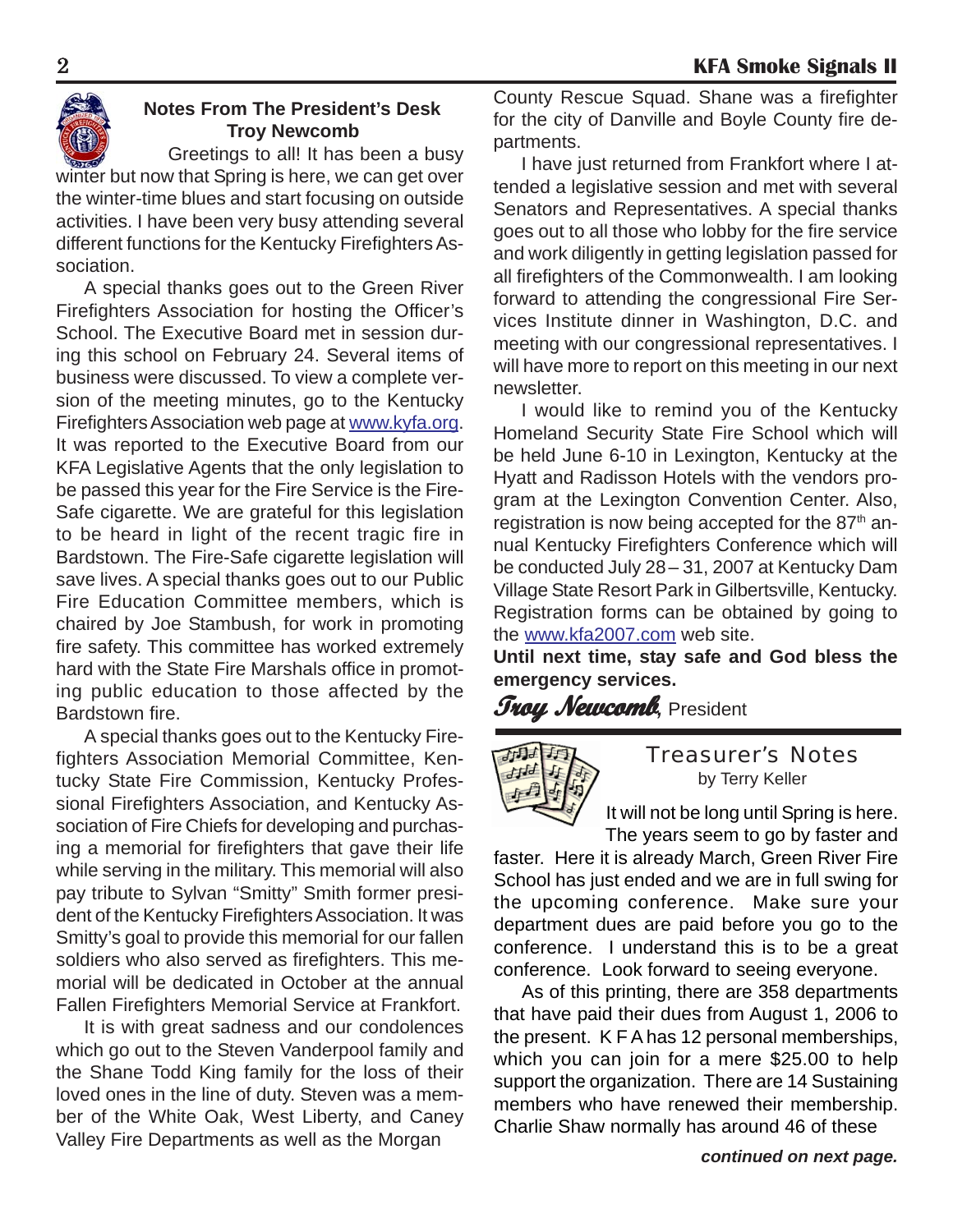#### *'Treasurers Report' continued ...*

memberships. Charlie does a good job of encouraging these memberships during fire school. Speaking of fire school, there are 9 vendors at this time, again Charlie has many vendors sign up for booths at our State Fire School. By the June Fire School, Charlie will have some of the best fire equipment and supplies you or your department could ever need, represented. Please support the vendors at State Fire School. These vendors pay good money to the K F A and support us in every thing we do. If it were not for the vendors and sustaining memberships the K F A would have to cut programs.

For the good of the organization, we must increase our membership. K F A budgets for 400 department memberships each year. As you read in the previous paragraph only 358 departments have paid dues thus far. Please ask your chief or treasurer if your department dues are paid. I know it is hard for some departments to pay the 75.00 dues. I also know if you had a bake sale, car wash, golf tournament or some type of fund raiser your department could come up with the dues money.

Next E-Board meeting will be at Fire School in June. Saturday the 9th of June will be the meeting. Until then stay safe and pray for our firefighters and E M S people.

### Your Treasurer

### **Terry Keller**

REGIONAL EMBERS



### **Jackson Purchase Firefighters Association**

#### **Richard Tapp, President**

Greetings from "Far Western Kentucky" and the Jackson Purchase Firefighters Association. I believe that old man winter has tucked his tail and ran. The good folk in "Far Western Kentucky" are pleased, grateful and anticipating the glorious spring season. Our winter has been extremely mild and we thank our creator for that. We urge everyone to get out, get busy and enjoy all of the activities that abound during this time of year.

The 2007 legislative session will be history as of this printing. Regardless of the outcome of the session the Kentucky Firefighters were well represented in Frankfort and the legislators know that we still exist. Gerald Stewart and David Jackson made sure of that on almost a daily basis. There were many others from our group that were in attendance and offered their support. The firefighters of Kentucky are extremely indebted to all of these people. To all of the firefighters across the state that made calls, wrote letters and sent emails to their legislators, give yourself a good pat on the back. It takes a real team effort to accomplish anything worth while.

The 87TH Annual Kentucky Firefighters Association Conference will be conducted July  $28<sup>TH</sup>$  – 31<sup>ST</sup>, 2007 at Kentucky Dam Village State Park in Gilbertsville, Kentucky. KFA President Troy Newcomb and the KFA West Region are making preparations for your arrival and your stay in "Far Western Kentucky". We invite you to make your plans now to attend this conference and enjoy our hospitality to the fullest on the banks of beautiful Kentucky Lake. You will not be disappointed.

Visit the KFA 2007 web site at www.KFA2007.com for all of the details and updates as they become available. Registration forms for the conference can be downloaded from the site. The KFA 2007 conference committee urges you to complete your registration now and get it in the mail. The ad forms for the KFA 2007 conference program guide book can also be downloaded. Please complete this form, attach your camera ready ad slick and check and mail them to the address indicated.

Should you need assistance or have questions concerning the KFA 2007 conference go to the CONTACT page on the site and give us a call or send us an email. We will reply ASAP. The KFA 2007 conference flyer will be in the mail during the month of March. Watch for this information in your station houses.

The Jackson Purchase Firefighters Association Annual Fire School will be just completed as you are reading this article. President Richard Tapp of the Reidland Farley Fire Department and School Chairperson David Jackson of the Cuba Fire Department and our very own KFA Legislative agent in Frankfort anticipate another great year of fire

 *"Regional Embers" continued on next page . . .*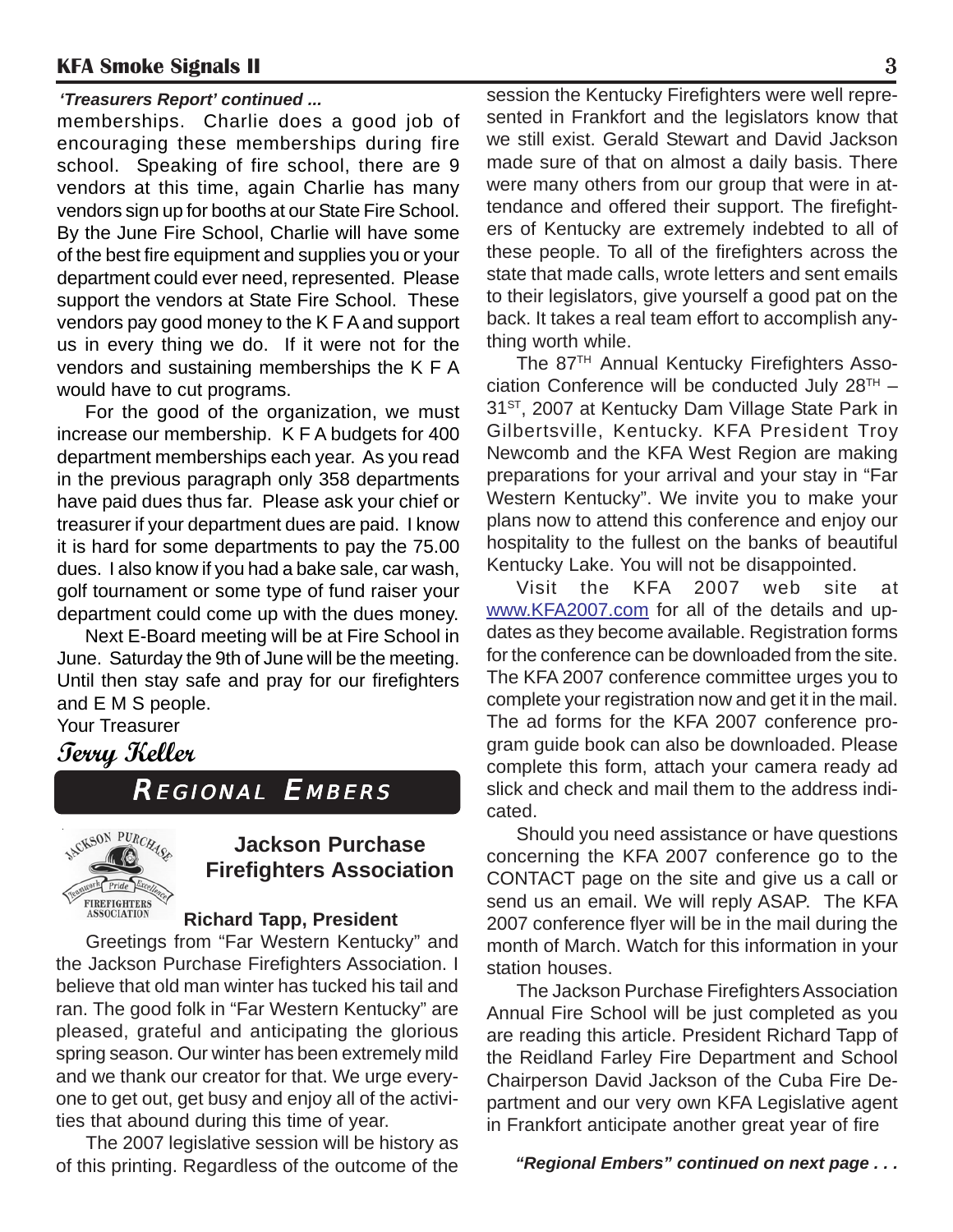#### *'Regional Embers' continued . . .*

fighter training and fellowship at Kentucky Dam Village State Park. You should have been there!

The Kentucky State Fire School is scheduled for June  $7<sup>TH</sup> - 10<sup>TH</sup>$  in Lexington, Kentucky. State Fire School brochures will be in your departments soon. Watch for them and make your reservations early. Information regarding the school will also be available on the KFA web site at www.kyfa.org

The applications for the 2007 KFA Hall of Fame nominations are now available. Go to the KFA web site at www.kyfa.org to download an application and submit your entry. The KFA Hall of Fame Committee does an outstanding job with this very worthwhile and important program. However they must have input from across the Commonwealth to continue to honor the "best of the best" of the KFA. If you have someone in your area that you feel deserves this prestigious recognition submit this information to the KFA HOF committee immediately. Do not put off this important task. You will be glad you did.

And last but certainly not least I would ask that you continue to remember and pray for all of our service personnel where ever they may be. We must never forget them and all of the sacrifices that they make so that we can live safely in these United States of America. May God Bless and Protect Our Troops.

**REMEMBER 911 – WAVE THAT AMERICAN FLAG – GOD BLESS AMERICA REPEAT THE PLEDGE OF ALLEGIANCE – PRAY FOR OUR SERVICE PERSONNEL**

### **Paul S. Billings .**



Greeting and Salutations!

I am very pleased to report the passing of yet another "outstanding" Dixie Fire School. I would like to take this opportunity to thank Past-President Heath Ryan for his leadership and planning, State Fire Rescue Training Area 5 Coordinator Casey Hall for his commitment to quality instruction, and the Executive Board and 2007 Dixie FireSchool committee for all their hard work and dedication.

The Association teamed up with Bernie Davenport, Elizabethtown Community and Technical College Webmaster, to embarked on "unforeseen" grounds this year with the on-line registration process. Kim Galloway, Association Treasurer and SFRT Area 5 Officer Coordinator spent countless hours working with Mr. Davenport on developing this system to ensure the needs of the Association would be met, in addition to providing those attending the school with a means of convenient registration while providing the latest up to date information on class availability and events. With 24 classes offered in the training areas of fire, EMS, industry, and rescue; it is no surprise that 813 students choose to pre-register!

In keeping with tradition, the school kicked off on Friday night with the Farm Safety Symposium presented by Dale Dobson and "crew" with support from the Kentucky Department of Agriculture. The program emphasized how to protect yourself and those around you when working on the farm and using farm equipment. Dale has added a new member to his team, a blue heeler affectionately known as "Willie B", who made his first début throughout the weekend.

The Association presented its newest addition as well, The Pump Operations and Maintenance Mobile Training Unit, better know as the "Pump Trailer". A dedication ceremony was held to recognized all those involved in its construction and funding. On hand to cut the ribbon, Ronnie Day, Executive Director of the Kentucky Fire Commission; Rodney Raby, Kentucky Stare Fire Marshal; Troy Newcomb, KFA President; Rusty Todd, Association Past-President-Elizabethtown Fire Department; Woody Will Association Past-Treasurer-Retired SFRT Area 5 Coordinator; Casey Hall, SFRT Area 5 Coordinator; and the Members of the Executive Board.

While most schools beginning to wind down on Saturday evening , the Dixie School is just getting "fired up" with the running of the Firefighter Team Challenge. This year's challenge was comprised of 16 teams both career and volunteer. It was truly an honor to have Ronnie Day, Executive Directorof the Kentucky Fire Commission and Rodney Raby, Kentucky State Fire Marshal presenting trophies to the First Place Team-Glasgow Fire Department, the Second Place Team-Fort Knox Fire Department, and the teams who tied for Third Place-Bardstown Fire Department and LaRue County Fire Department. Congratulations to all those who

*"Regional Embers" continued on next page*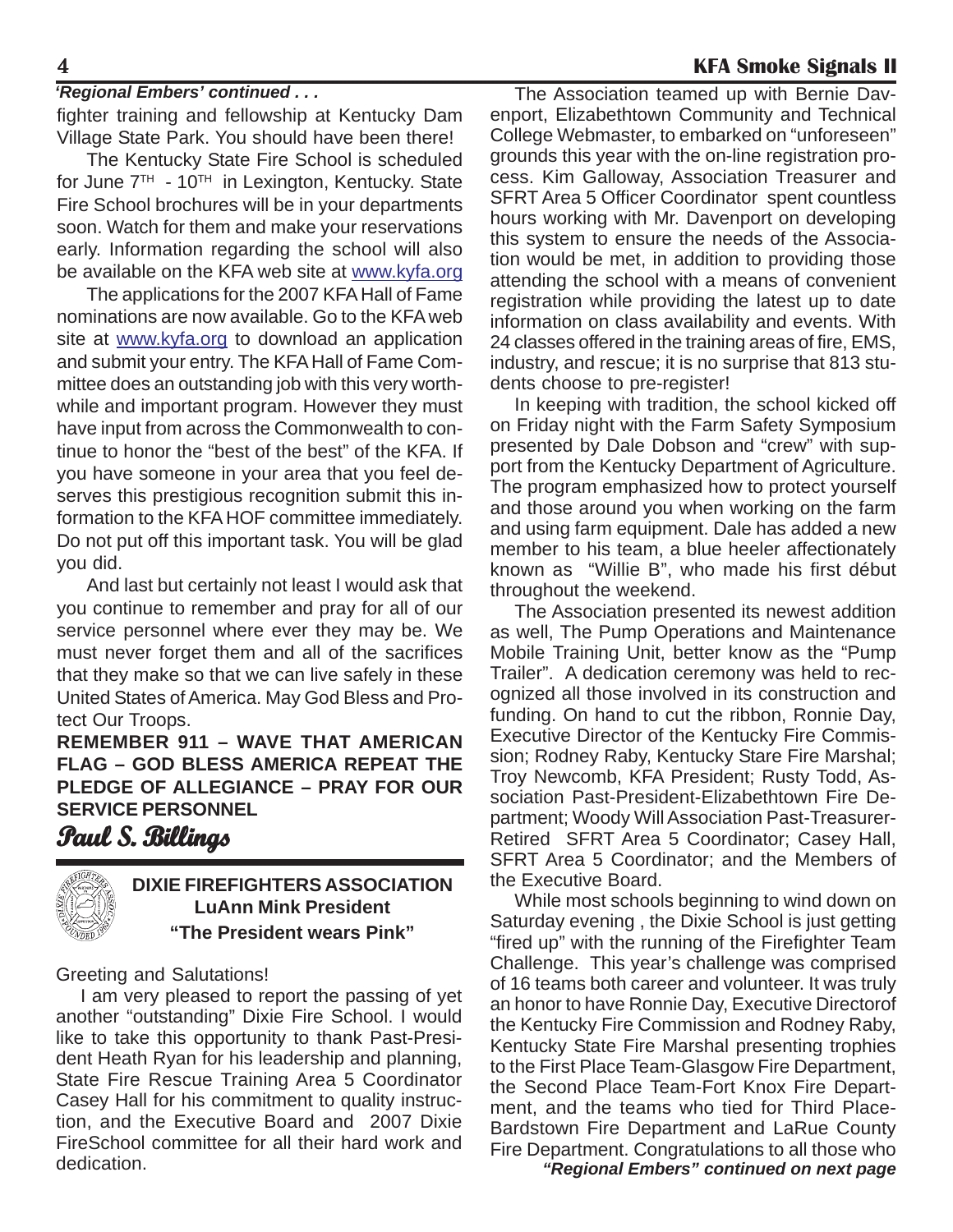#### *'Regional Embers' continued . . .* **Education is Power**

 participated. Your sportsmanship like conduct and professionalism is a direct reflection of the quality of today's fire service.

As President, I am pleased to welcome back to the Executive Board Past-President Steve Sheets and Past-President Heath Ryan. Steve will be serving as the Association's Second Vice President and Heath has accepted the office of Secretary.

In closing, I would like to emphasize that I am YOUR President, together WE are the Dixie, this is OUR REGIONAL Association. I invite, encourage, and welcome you to please take part.

Please forward YOUR comments and concerns as they relate to:

**2007 Dixie Fire School Classes** casey.hall@kctcs.edu and luannmink@yahoo.com **On-line Registration** / kimberly.todd@kctcs.edu and luannmink@yahoo.com **Membership And Meeting Locations** / heathryan@windstream.net and luannmink@yahoo.com

#### **How Reliable Is YOUR PASS Device???**

Recent test by federal and independent testing labs have proven that some PASS alarms can fail to perform as intended if they get too hot or wet — a serious problem for people who rush into burning buildings with water hoses. Federal investigative reports reviewed by MSNBC.com show that 15 firefighters have died since 1998 in fires where a PASS, or Personal Alert Safety System, either didn't sound or was so quiet that rescuers weren't given a chance to find the firefighter quickly. Tests have quickly demonstrated that temperatures commonly encountered by firefighters could hurt the performance of at least some PASS alarms. In addition, some PASS devices made by at least three manufacturers have had problems over the past decade with water leaking into the electronics or battery compartments, causing them to either beep continually or stop working altogether, according to interviews and documents reviewed by MSNBC.com. NFPA is working on a tighter testing standard for PASS devices however that will take some time before it will help our line firefighters in Kentucky. In the mean time contact your PASS manufacturer for their recommendation for a safer device.

Source of this information MSNBC.com for more information go to http://www.msnbc.msn.com/ id/16890732/from/ET/

# **By Woody Will**

If your goal is to improve your department, if you really want you people to be a safer operating unit, then you need to make plans NOW to attend some of the greatest training operations in the state. I was fortunate enough to help out with the Kentucky Officers School (AKA Green River Officers School) and the Dixie Fire School. Both were examples of where YOU need to have your people. There is really no excuse for not being there. You can even use a portion of your state aid money to send people to these training events.

We have advertised in the Smoke Signals and on the web page the National Fire Academy's on campus programs where the academy pays your transportation and the KY Fire Commission will pay for your food and still you don't go. I find it hard to understand why?

Many of the accidents that have occurred to firefighters within the state have been attributed to a lack of education and still you don't attend. Kentucky has been sited by many authorities as having one of if not the best training delivery systems across the nation. You have at your access a mobile fleet second to none yet each year of the 800 + fire departments there are still around 100 departments that miss out on state aid because of training. Another astounding statistic is that only about 300 KY departments apply for the Federal Fire Act Grant Program. The only conclusion that can be drawn is that we have the wealthiest departments in the nation because we refuse money from government. Go figure?

Aside from the money issues, I am most concerned about your people. They need quality training. Kentucky has that training available to you at next to no expense to the department so what are you waiting for? Get your people to these events. Start planning now to send your people to the best training in the nation. State Fire School / Homeland Security Conference is June  $6<sup>th</sup>$  through the 10<sup>th</sup>, 2007. The Owensboro Kentucky Officers school will be held on Feb 22-24, 2008. Plan NOW to get your people hooked up with these extraordinary training events. Keep your folks safe by keeping them on top of the latest training trends. Don't miss out on state aid and other financial opportunities because you didn't take the time to train.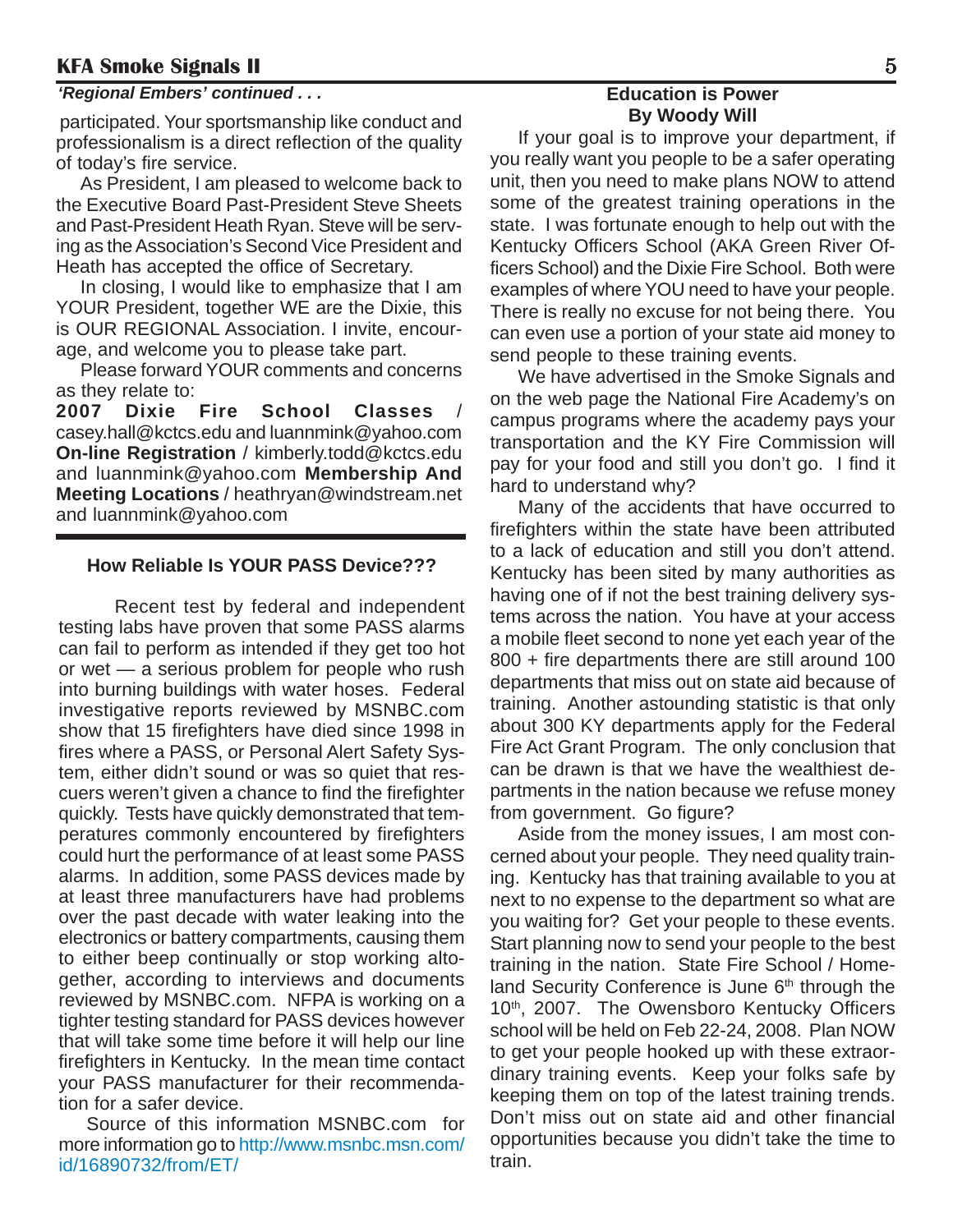### LETTER TO THE EDITOR

Dear Editor and Fire Service Family,

I would like to take this opportunity to thank all my firefighter and EMS friends througtout the Commonwealth of Kentucky for the E-Mails and Cards sent to me on the passing of my mother, Alice Keller. It is very touching to know, that I have met this many fine people in the fire service. Thank each of you for this support.

Yours in the fire service.

### **Terry Keller**



### **Kentucky Instructor 1 Accredited Certification Challenge**

Effective 1-1-07, Approved by Kentucky Fire Commission E&E committee.

The following certification process applies to current Kentucky certified fire instructors of all levels that were certified under the system based upon completion of the NFA Instructional Techniques for Company Officers, as a means for these instructors to challenge IFSAC accredited certification to NFPA Standards and achieve NFPA qualified Instructor 1 status.

#### **Minimum requirements to challenge accredited certification:**

1. Be a currently certified Kentucky Fire Instructor level 1, 2 or 3 and meet the minimum requirements outlined in NFPA standard 1041.

2. Not be under any probation or suspension of instructor status by the fire commission.

3. Hold current Firefighter 1 and Firefighter 2 IFSAC accredited credentials.

4. Be a regular, active member of a recognized Kentucky fire department.

### **Specific requirements and steps to achieve accredited certification:**

1. Candidate shall apply to the Fire Commission for accredited certification, and

2. Candidate shall show proof of meeting the minimum requirements as outlined above, and

3. Candidate shall successfully pass a current version of the Instructor 1 written certification examination, and

4. While delivering a 15 min, assigned topic presentation, candidate shall receive skills evaluation from 2 fire commission recognized Instructor trainers that is authorized to teach the current curriculum of Level 1 Kentucky Fire Instructor and receive an averaged favorable passing score, and

5. Candidate shall cause to be forwarded to the Kentucky IFSAC Accreditation office in Morehead, documentation attesting to successful passage of cognitive knowledge through written examination and teaching skills, and

6. Candidate shall forward the appropriate certificate fee to the fire commission through the accreditation office in Morehead, certificate fee to be waived if candidate pays the \$15 written exam fee after March 1, 2007.

#### **Testing process:**

1. Candidate applies to Fire Commission for certification as accredited Instructor Level 1.

2. Candidate shall complete the Kentucky Fire Instructor 1 written exam at an available location and time.

3. Candidate shall be evaluated at an available Instructor 1 skills examination location. Six (6) skills test sessions will be held each year exclusive to Instructor 1, to be determined by the state accredited certification coordinator.

4. Once candidate has met all requirements, successfully passed both the written and skills portions of examination, and has paid the appropriate fee, certification may be issued.

### **The KFA Urges Everyone to Check Smoke Detectors**

FORT THOMAS, KY., February 9, 2007. The tragic events this week in Bardstown, KY remind us of the need to review our home escape plans and ensure working smoke detectors. According to the United States Fire Administration there were 3675 fire deaths in the US in 2005. That year there were nearly 18,000 fire related injuries. Although 90% of all residences have smoke alarms today, 74% of home fire deaths result from fires in homes with no smoke alarms or no working smoke alarms. Working Smoke Alarms do save lives but are just tools in the escape process. We must all create and practice home escape plans. Know how you and your children will react before a fire.

Richard Peddicord, Assistant Director of the Kentucky State Fire Marshall's Office states "99% of

*'Smoke Detectors' continued on next page*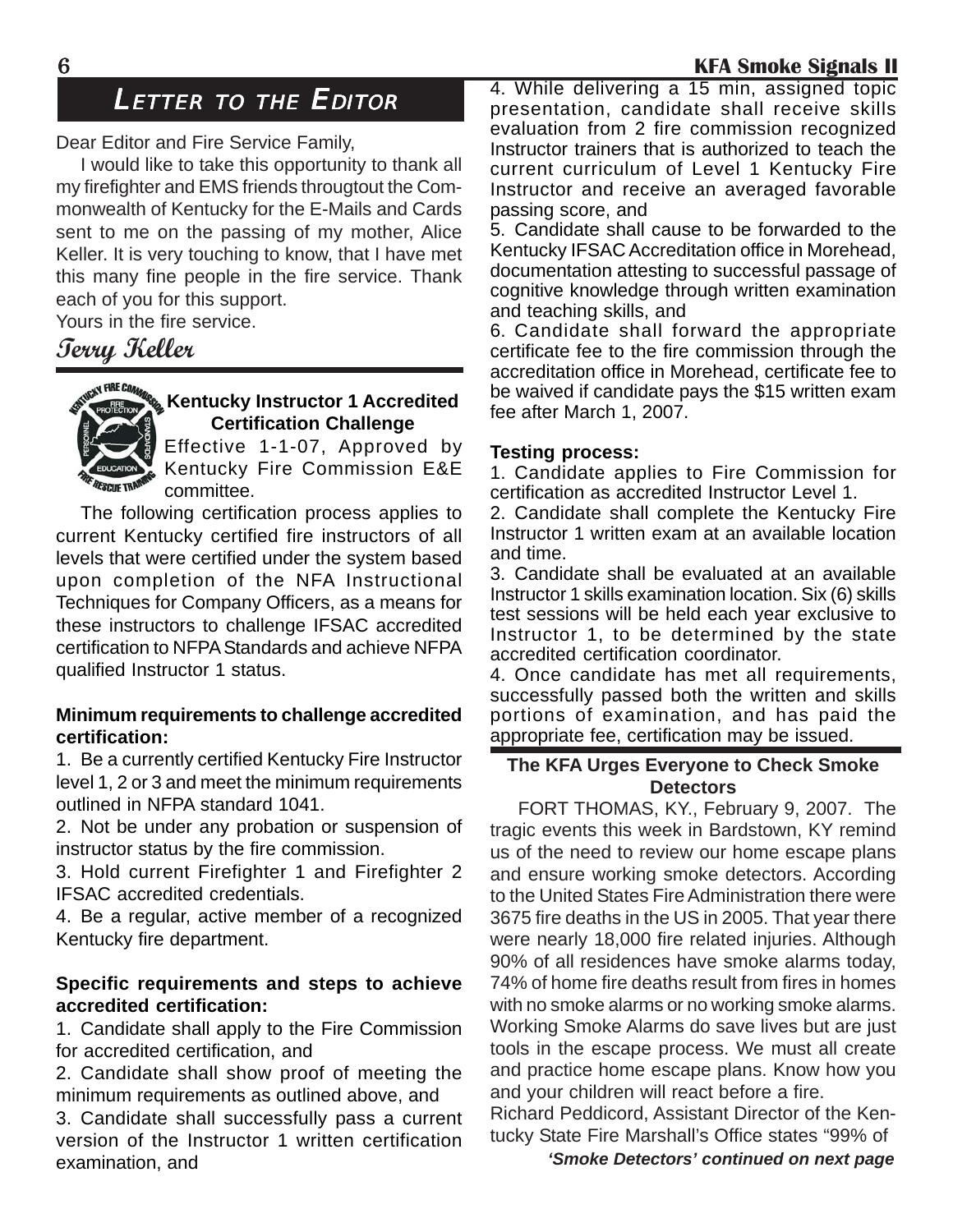### *"***Smoke Detectors***" continued . . .*

all structure fire deaths in Kentucky occur in private residences. The very place we feel the safest." According to Mr. Peddicord there were 77 structure fire deaths in Kentucky in 2006. The National Fire Protection Association ranks Kentucky ninth in the nation in fire related deaths. The Bardstown fire deaths represent the largest Kentucky loss of life in a single fire since the 1977 Beverly Hills Fire.

In some areas the local Red Cross or Fire Department can make smoke detectors available at no or reduced costs. Contact your local agency for more information. Installation, maintenance and testing tips (source NFPA)

• Install smoke alarms on every level of your home, including the basement,

making sure that there is an alarm outside every separate sleeping area.

• If you sleep with bedroom doors closed, have a qualified electrician

install interconnected smoke alarms in each room so that when one alarm sounds, they all sound.

• Mount smoke alarms high on walls or ceilings (remember, smoke rises).

Ceiling mounted alarms should be installed at least four inches away from the nearest wall; wallmounted alarms should be installed four to 12 inches away from the ceiling.

• Don't install smoke alarms near windows, doors, or ducts where drafts might interfere with their operation.

• Never paint smoke alarms. Paint, stickers, or other decorations could keep the alarms from working.

• Test your smoke alarms once a month, following the manufacturer's instructions.

Replace the batteries in your smoke alarm once a year, or as soon as the alarm "chirps" warning that the battery is low. Hint: schedule battery replacements for the same day you change your clocks from daylight savings time to standard time in the fall.

• Never "borrow" a battery from a smoke alarm. Smoke alarms can't warn you of fire if their batteries are missing or have been disconnected.

• Don't disable smoke alarms even temporarily. If your smoke alarm is sounding "nuisance alarms," try relocating it farther from kitchens or bathrooms, where cooking fumes and steam can cause the alarm to sound.

• Regularly vacuuming or dusting your smoke alarms, following the manufacturer's instructions, can keep them working properly.

• Smoke alarms don't last forever. Replace yours once every 10 years. If you can't remember how old the alarm is, then it's probably time for a new one.

• Consider installing smoke alarms with "longlife" (10-year) batteries.

Plan regular fire drills to ensure that everyone knows exactly what to do when the smoke alarm sounds. Hold a drill at night to make sure that sleeping family members awaken at the sound of the alarm.

### **NFPA national study finds some improvement yet ongoing needs persist in America's fire departments**

*March 14, 2007* - The National Fire Protection Association (NFPA), today announced the results of a second comprehensive study examining the needs and response capabilities of the nation's fire service and accompanying reports on each state in the country. The studies, completed for the United States Fire Administration (USFA), also compared the needs reported from the first assessment, conducted in 2001, with the resources requested under the Assistance to Firefighters Grant program and looked to see if the needs identified in the first survey had been substantially reduced as a result of the special funding.

"NFPA was pleased to conduct these followup studies as a way to illustrate not only the challenges facing today's fire service, but what steps can be implemented for safer and more effective responses," said NFPA President James M. Shannon. "The reports show only slight improvement over the last four years and that is simply not good enough. The Fire Act grants have been well targeted, as the studies show, but they are dwarfed by the size of the needs. It is essential we provide the nation's fire service with the tools to protect themselves and all of us in both traditional and extraordinary situations." For more information go to http://www.nfpa.org/needsassessment

## Words of Wisdom

The noblest service comes from nameless hands. And the best servant does his work unseen.

*Oliver Wendell Holmes*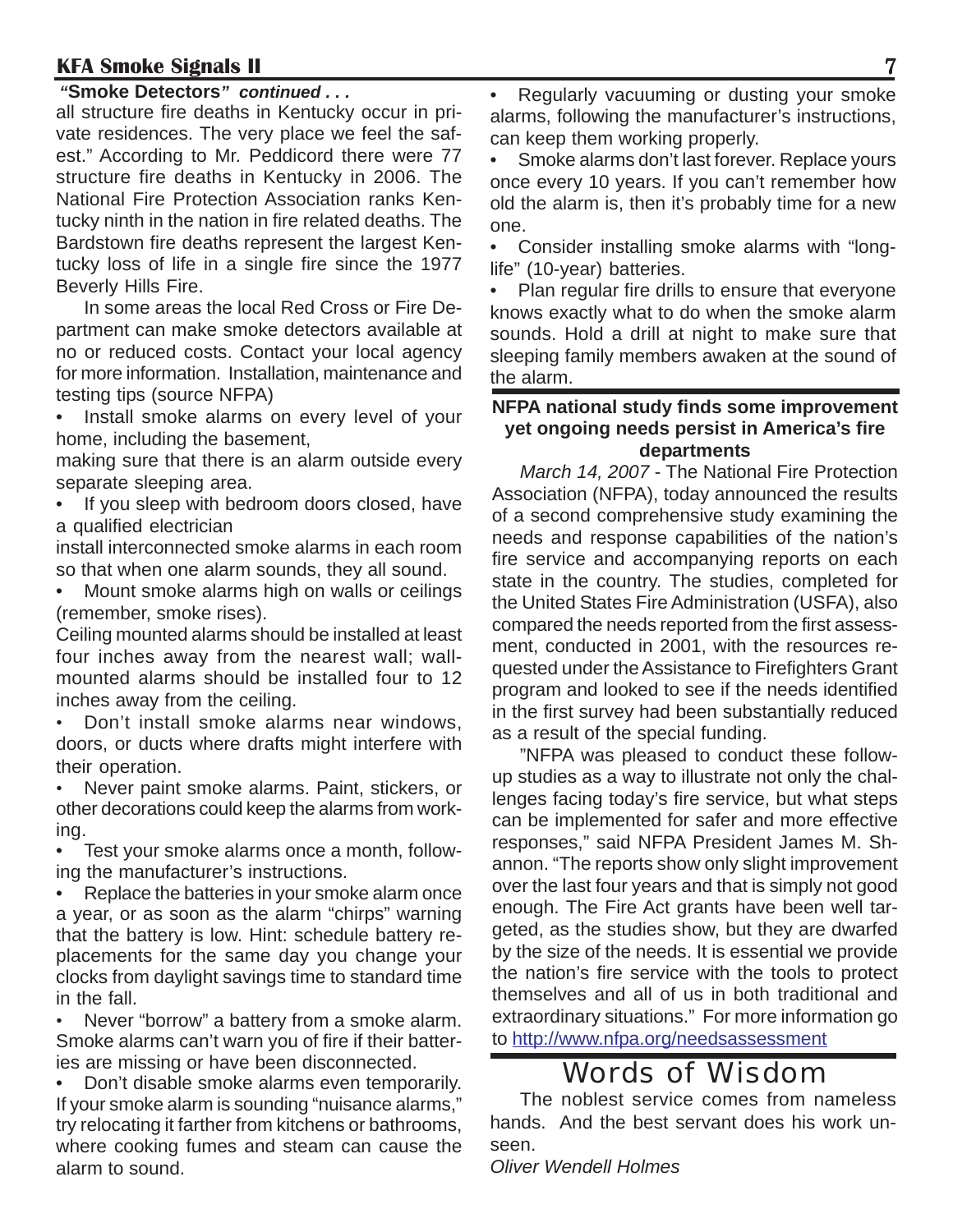

### National Volunteer Fire Council

Ken Knipper, Director Bryant Stiles, Alternate

The NVFC is making progress in increasing its outreach and participation with other EMS organizations. Great interest has been shown in the new NVFC EMS and Fire Membership and Recruitment Packets, including the Fire and EMS Cost Savings Calculators, which have been developed by the NVFC.

They are participating in the EMS Workforce for the 21st Century Project at NHTSA. Work is also underway with NHTSA, NEMA, CDC, and others on a project to develop a plan to guide PSAPs and health responders in the event of a pandemic.

The NFPA's EMS 450 document has entered its revision cycle. The NFPA EMS committee met in Kansas City recently to work on the revision. This committee has determined a separate document is needed on time measurement.

The NREMT has initiated Computer Based Testing (CBT). I have followed the development of and the commitment of the NREMT to CBT. This development offers improved performance evaluation of EMS personnel to provide professional and effective patient treatment.

Just recently a request was made for the NVFC to work with NHTSA on the development of a guide on how to use NHTSA's materials and data.

The NVFC is also involved with DHS on a project to develop the guidelines that federal agencies will use in the event of an "Incident of National Consequence". We assisted with the development of the "Identification, Background, and Verification" element and the "Facility Entrance" phase of the main project.

The NVFC continues to do outstanding work with the projects involving Fire Corps, the Healthy Heart Program, and other projects that are being used not only by volunteer services but combination and paid departments also. The NVFC has received high praise from the USFA for the quality of the publications and programs they are producing.

To my knowledge, four departments in Kentucky have received SAFER Grants. One of them received over \$300,000.00. The NVFC has fought hard for continued funding for the program. The response has not been as high as expected but is increasing. I encourage departments that are facing the hiring of firefighters to look into this program.

As you can see from this report The KFA is represented on many projects with the NVFC in Washington... We fight hard to keep things simple and affordable for Kentucky's fire departments. **Check out the NVFC at www.nvfc.org.**



### **Fireman Joe Says Joseph Stambush**

Back in the office after a great weekend in Owensboro at the Green River Officer School, always enjoy seeing and being with our good friends from Area 3, thanks to all who make that great school possible. The only bad part of the trip was it seems like I pull in on Friday Afternoon and before I know it I'm on my way back Sunday Night. I particularly enjoy seeing my comrades, friends and fellow fire & life safety educators during the weekend. As I grow older, this becomes more and more important to this ole fireman. I pray I never get tired of saying how important all of you are to me and to those you serve, THANK YOU!!

It was my pleasure to report to the Fire Commission and the KFA Executive Board on our Fire and Life Safety Programs. We were so happy to be able to provide the Juvenile Firesetter Class during the Green River School. Special thanks to KFA for funding that project, Greg Schultz for putting it together and Barbara Spurlin for coming down to instruct this special class. It is our intention to continue to provide the very best information, training and support to our people across Kentucky.

January 10th thru 13th Richard Peddicord and myself were sent to Washington DC to attend the Home Safety Council Conference and it was awesome. Without a doubt the very best I have attended We have been assured Home Safety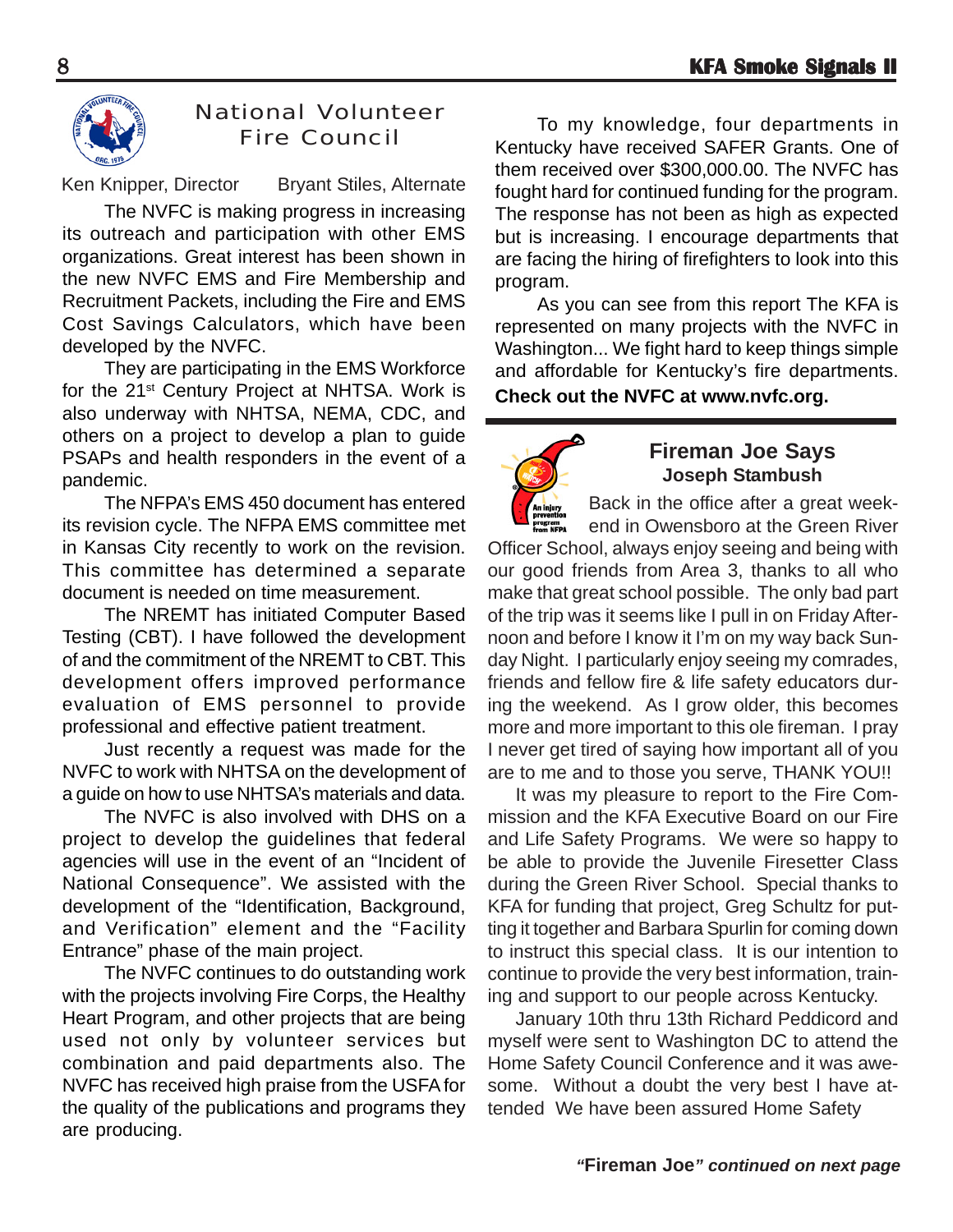Council will support, assist and provide materials, programs and assistance to Public Education Programs throughout the United States. I want all of you to remember this website and sign up today, you will not regret it; www.homesafetycouncil.org and become a member of their expert network. It is exciting to see over three hundred fire and life safety advocates in a room at the same time. You cannnot believe the networking and information that is passed along. The next conference that Home Safety Council puts on we hope to send more of our people up to gain this vital knowledge.

I hope everyone has a sucessful Grant Application Process and take advantage of this funding opportunity. You never know what will happen unless you apply. Congratulations to all who are successful and have received awards. Carter Northcutt of the Frankfort Fire Dept has been working on Juvenile Firesetter Intervention Coalition. I have asked him to contribute an article for this issue of the Smoke Signals so check it out. We have needed direction and guidance on this issue for many years so we are looking for good things from that. Again Richard Peddicord of SFM Office is assisting with this project so I hope we can get involved with this project as well.

NFPA is accepting applications online for the 2007 Safe Community Program. Just go on www.nfpa.org/safecommunities to register. Your contact at NFPA on this is Amy Labeau alebeau@nfpa.org for more information. This is an opportunity to receive materials, information and assistance from NFPA. Of course our Risk Watchinitiative is stronger and growing more than ever. We want you to be a part of that so please contact Fireman Joe for information on Risk Watch or for any Public Education Issue.

Finally, the beginning of 2007 has seen an increase in fire deaths across the United States and has hit our own Kentucky extremely hard. Our thoughts and prayers go out to those affected, we want to reaffirm our commitment and conviction on fire and life safety issues across Kentucky. Please spread the word to all corners of our communities, Smoke Detectors, Evacuation Planning and Home Fire Prevention is more important than ever. Do whatever you can to promote these topics and help us keep Kentucky Fire Safe. Also we are asking

 you to support the Fire Safe Cigarette Act! When I think of the amount of good this will do it blows my mind! We have got to give our people a chance, Promote Fire and Life Safety Education whenever and where ever you can! Till next time, BE SAFE! AND MAY GOD BLESS!

## **Fireman Joe**

### *Nominations for KFA "Hall of Fame"*

Dear Kentucky Firefighters,

We are pleased to announce that nominations are now being accepted for potential inductee's to the Kentucky Firefighters Association "Hall of Fame". Nomination forms are provided in this issue of Smoke Signals or can be downloaded from the KFA web page at www.kyfa.org. Nomination forms can also be obtained from any committee member. The mission of the KFA Hall of Fame is to recognize and honor individuals who have demonstrated outstanding leadership and exceptional contributions to the formation and continued success of the Kentucky Firefighters Association. The induction ceremony for the 2007 class of Hall of Famers will be during the KFA banquet at this year's annual conference at Kentucky Dam Village. Inductee's will be notified sometime late June or early July prior to the conference. Nominees may be living or deceased. Please research your department, regional association, and KFA histories and nominate those deserving of this honor. Nomination can be accepted year round but to be considered for this year's conference all nominations must be submitted to the committee no later than *June 1, 2007*.

Mail nominations to:

Duane Suttles, State Fire Rescue Training, PO Box 248, Morehead, Ky. 40351 or FAX to Duane at (606) 784-1878.

Sincerely, The KFA Hall of Fame Committee:

John Daley, Duane Suttles, Ken Elliott, Bill Hall, Ed Schmidt, Mike Wallingford and Joe Stambush.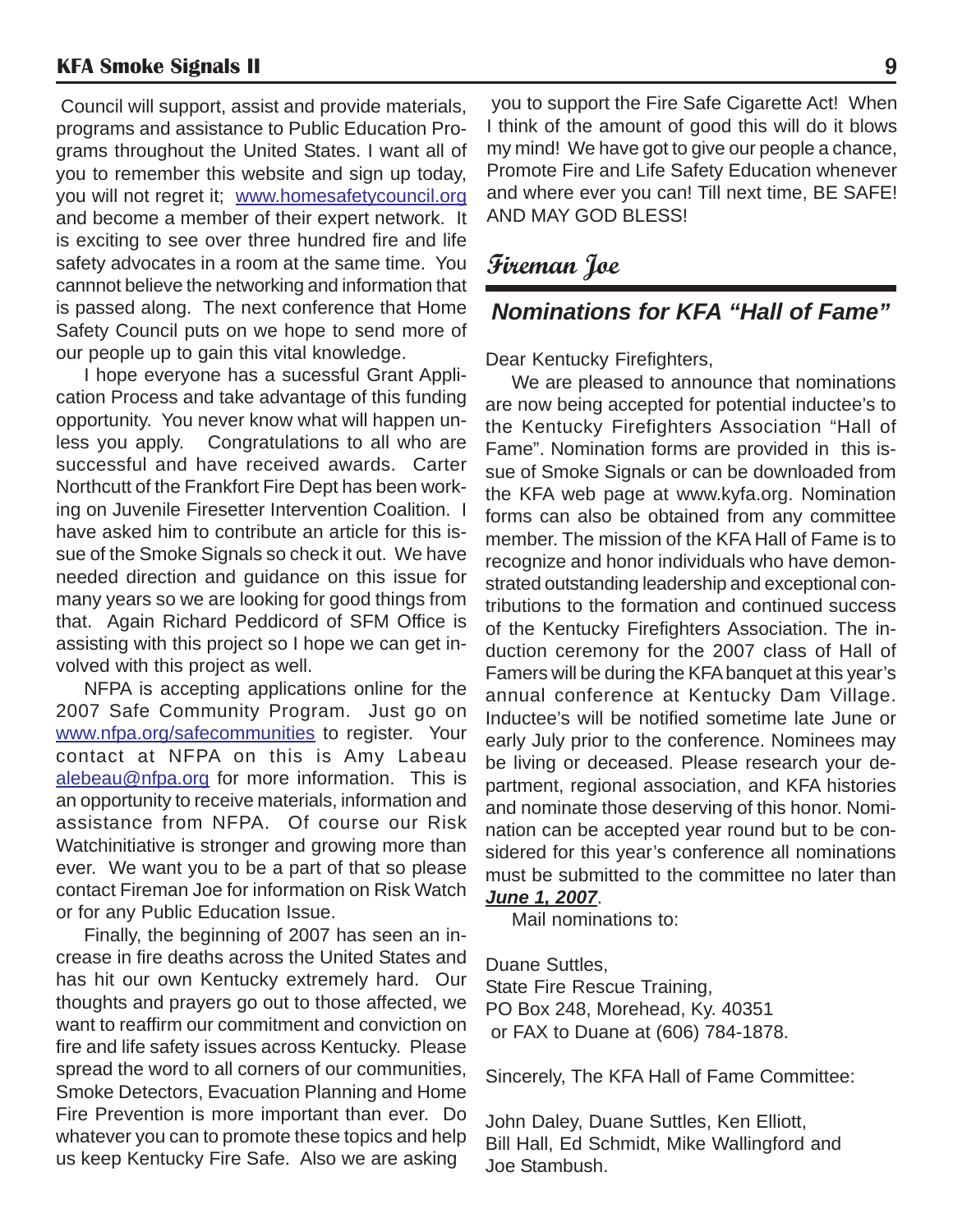### EDUCATIONAL OPPORTUNITIES

**FDIC April 16 - 21, 2007 Indianoplis**

**ANNOUNCING THE 2007 HOMELAND SECURITY CONFERENCE & 78TH ANNUAL KENTUCKY STATE FIRE SCHOOL**

**JUNE 6th-10th, 2007**

### **To be held at: LEXINGTON CONVENTION CENTER, RADISSON PLAZA HOTEL, & HYATT REGENCY LEXINGTON, KY**

The 2007 Conference will begin with on-site registration, Wednesday June 6<sup>th</sup>, 2007 from 3 to 7 pm. The main Conference will kick off with an informative opening session on Thursday morning at 8:30 am in the Lexington Convention Center Bluegrass Ballroom. Classes will be offered in one, two, or four day formats and will begin at 10 am on Thursday and continue through Sunday, June 10th. Full Conference information will be posted soon on the web at www.kctcs.edu/ kyfirecommission (Fire Commission) and www.kyfa.org (KFA). Emergency responders from fire/rescue, EMS, law enforcement, and emergency management agencies as well as industrial/private sector responders will find courses of interest at this year's conference. The courses offered are a mixture of hands-on and classroom style delivery. The exhibit program on Friday and Saturday of the Conference will be better than ever with indoor exhibits, a cookout and door prizes! The final brochure is scheduled to be mailed out during April.

### **HOTEL RESERVATION INFORMATION**

Radisson Plaza Hotel 369 West Vine St. 1-800-333-3333 1-859-231-9000

### **HOTEL RESERVATION INFORMATION**

Hyatt Regency-Lexington 401 West High St. 1-800-233-1235

The rates at both hotels are \$84 per night for single or double.

### **2007 Course List**

### **Homeland Security & Emer. Management**

- 101 Crime Scene Management for Emergency Responders (NEW COURSE)
- 102 Incident Response to Terrorist Bombings-Awareness & Prevention and Response to Suicide Bombing Incidents (REVISED COURSE)
- 103 ICS 300 Intermediate ICS for Expanding Inci dents (NEW COURSE)
- 104 Overview of Hurricane Katrina Response (NEW COURSE)

### **Fire Suppression**

- 201 Aircraft Firefighting
- 202 High Rise Firefighting
- 203 Rapid Intervention (RIT)
- 204 IFSAC-FF1 and FF2 Prep course
- 205 Pump Maintenance and Testing
- 206 IFSAC Aerial Operator

### **EMS**

- 301 ITLS (Formerly BTLS)
- 302 EMS Evaluator
- 303 EMS Instructor
- 304 EMT Refresher

### **Special Operations**

- 401 F.A.R.M. Rescue Course
- 402 Structural Collapse (NEW COURSE)
- 403 Vehicle Extrication
- 404 Hazardous Materials Continuing Education (NEW COURSE)
- 405 Wellness Course (NEW COURSE)
- 406 Fire Dept. Planning & Response to Weather-Related Emergencies (NEW COURSE)

### **Officer Training**

- 501 Incident Safety Officer
- 502 Leadership I
- 503 Managing Company Tactical Operations Decision making
- 504 Chief Officer's Seminar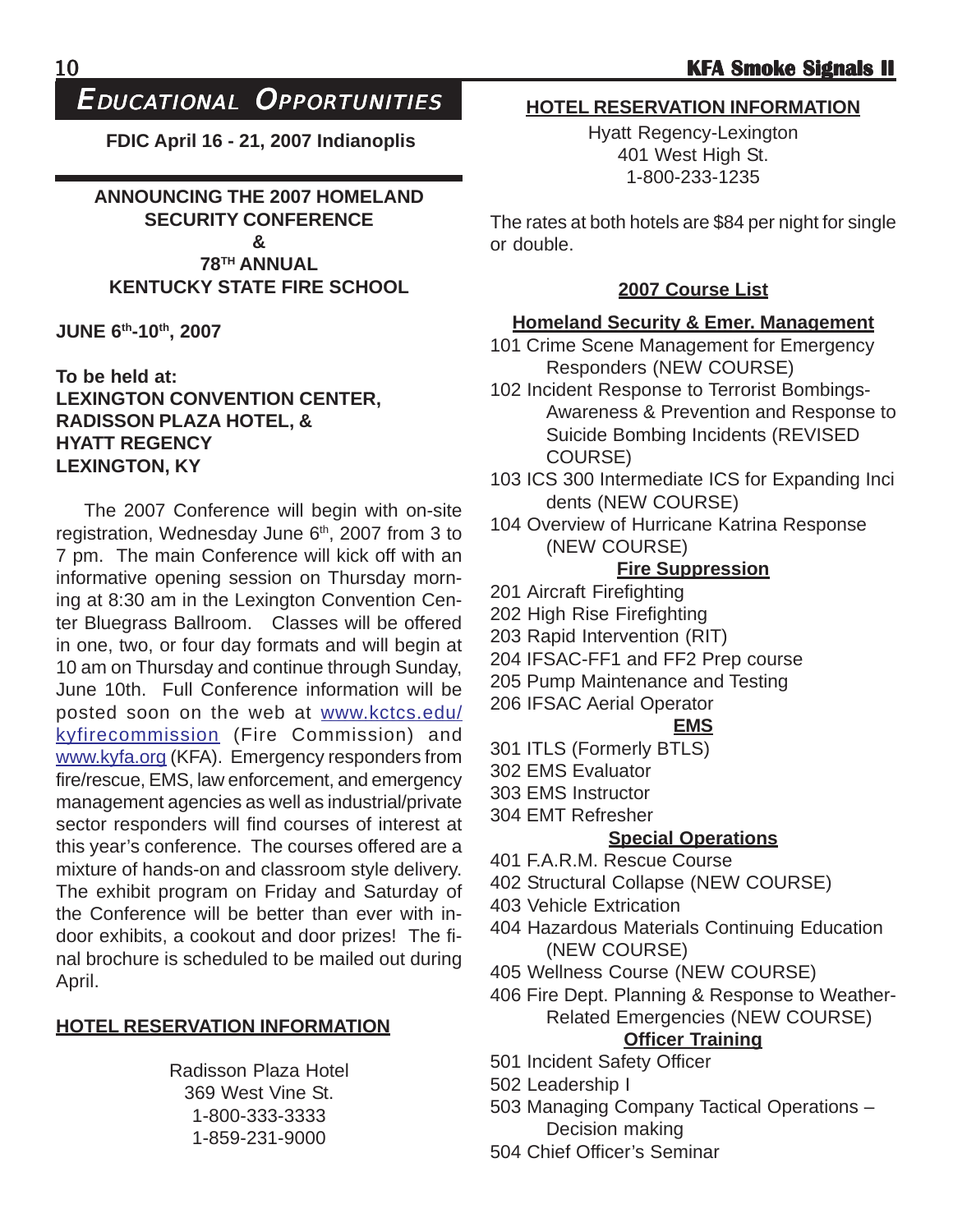601 Arson I 602 Arson II 603 Arson III 604 Fire Alarm Systems (NEW COURSE) 605 Firefighter Maintenance – (formerly "Where's Your Chaplain" (NEW COURSE) 606 Advanced Fire Prevention Officer 607 Sprinkler System Inspections (NEW COURSE) **Industrial Training** 701 Industrial Fire Brigade (NEW COURSE) 702 Confined Space Rescue (NEW COURSE)

### **Kentucky Community Crisis Response Board (KCCRB) Class Schedule**

4/17-18/07 Assisting Individuals in Crisis 5/14-15/07 Pastoral Crisis Intervention I 5/23-24/07Group Crisis Intervention Bowling Green 6/21-22/07 Strategic Response to Crisis July 07 School-Centered Crisis Response 8/16-17/07 Pastoral Crisis Intervention II 9/13-14/07 Assisting Individuals in Crisis 10/11-12/07 Group Crisis Intervention 11/8-9/07 Strategic Response to Crisis

All classes held at Middletown Fire Station 2 at 10217 Shelbyville Rd Louisville KY unless otherwise noted. All classes have registration deadlines and fees. For more information go to the KCCRB website at http://www.kccrb.ky.gov/ or click on the link at kyfa.org.

### *2007 IFSAC SKILLS TESTING SCHEDULE*

| Date         | Area          | <b>Location</b>  | <b>Phone</b> |
|--------------|---------------|------------------|--------------|
| 4/14-15/07   | 14            | Somerset         | 888-234-1780 |
| 4/28-29/07   | 15            | Richmond         | 888-234-3961 |
| $5/5 - 6/07$ | $\mathcal{P}$ | Princeton        | 888-306-7986 |
| $6/2 - 3/07$ | 11            | <b>Pikeville</b> | 888-302-8935 |

Remember before you can be certified FFI you must complete Haz Mat Awareness and Haz Mat Ops before FF II. The above schedule is only the skills test schedule. Written test schedules will vary by area so make sure you contact the area office for written test schedule information.

As of March 1, 2007 the test fee schedule has changed. Each time you take the test you must pay a \$15.00 charge. Contact Duane Suttles for more injformation at 888-301-2946.

### **Arson, Prevention & Education SFRT Area 5 Report**



Greetings from Area 5! We're gearing up for Dixie Fire School, which will be held March 9-11, 2007 in Elizabethtown. At last count, 803 students had pre-registered for the school and 19 of the 24

classes were completely full. We sincerely appreciate the overwhelming response to Dixie Fire School this year. We're planning on increasing both the overall capacity and number of classes offered for the 2008 school to better accommodate the needs of the fire service.

We're pleased to announce that the Pump Operation and Maintenance Mobile Training Unit is now operational. The trailer was on display in the vendor hall at Officer's School and will be on display at Dixie Fire School and State Fire School. We appreciate all of the positive feedback we received on the trailer at Officer's School and would like to extend a big thank you to those that supported the Dixie Association by purchasing patches and decals.

We're also excited to announce our Fall 2008 degree program classes. In addition to the EMT-Basic, FRS 103, FRS 104, and FRS 105 degree program classes, we are going to offer: FRT 108, FRT 114, FRT 138, FRT 141, FRT 144, and FRT 146. These are some of the fractional credit classes needed to obtain the AAS in Fire/Rescue Science Technology from IFSAC Accredited Firefighter I and II certification. So, if you have Firefighter I and II certification and have a few blank spaces on your degree program form, these classes are for you. This is the first time we have tried this approach and if we have a good response, we will continue to do this in the future. For more information, email casey.hall@kctcs.edu or everette.roberts@kctcs.edu

For details on other upcoming training opportunities in Area 5, go to www.sfrtarea5.org and click on the Area 5 Training Calendar link. You can also see the fall college schedule at the KFA website at www.kyfa.org.

.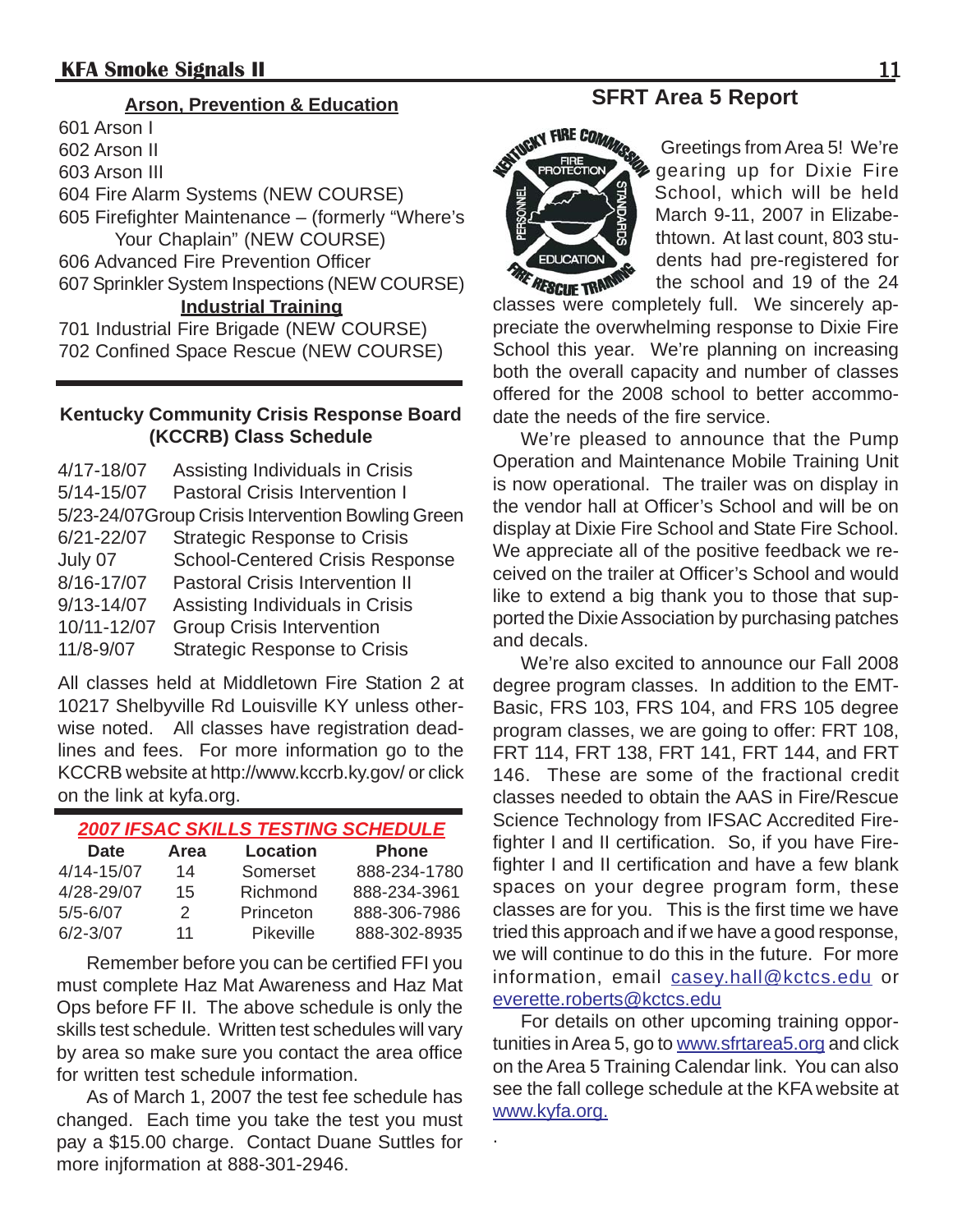# WE ARE EXPLODING WITH EXCITING NEW PEOPLE AND PRODUCTS!!!



**FULL SERVICE FIRE EQUIPMENT SUPPLIER** 1-888-848-6144 www.hightechrescue.com



### CHECK US OUT AT WWW.HIGHTECHRESCUE.COM

Thanks to everyone for another successful year at High Tech Rescue, Inc. We are looking forward to another prosperous year in 2007. We have brought on board many new product lines to offer our customers. If you would like to check those out give us a call at 888-848-6144 or visit our website at: www.hightechrescue.com

In and around our office you will notice some new faces!



This is Tim Benham. Tim joined us February 2007 as our full time sales representative traveling through out the state. Contact Tim at 502-220-0341 or timbenham@insightbb.com



**CAS Rescue Leader** 

We have Joey who has been with us for 10 years and is our #1 Service Technician! Joey can assist you in every area of High Tech Rescue, Inc. We are warranty center for



Survivair. Our service truck provides 24 hour service. We provide on-site annual service of both Gensis Rescue Tools and annul flow test for Survivair Breathing Apparatus.

Following close behind is Tim Banks. Tim is unable to be pictured here due to his full time employement. However along with Joey, Tim is also part of our Dedicated Service Department.

Our sales staff also includes Rickey Cooksey and Lewis Sexton. Give us a call today and we will hook you up with the person who can guide you and your department to the next level of fire service equipment.





**KOCHEKCO.** INC.

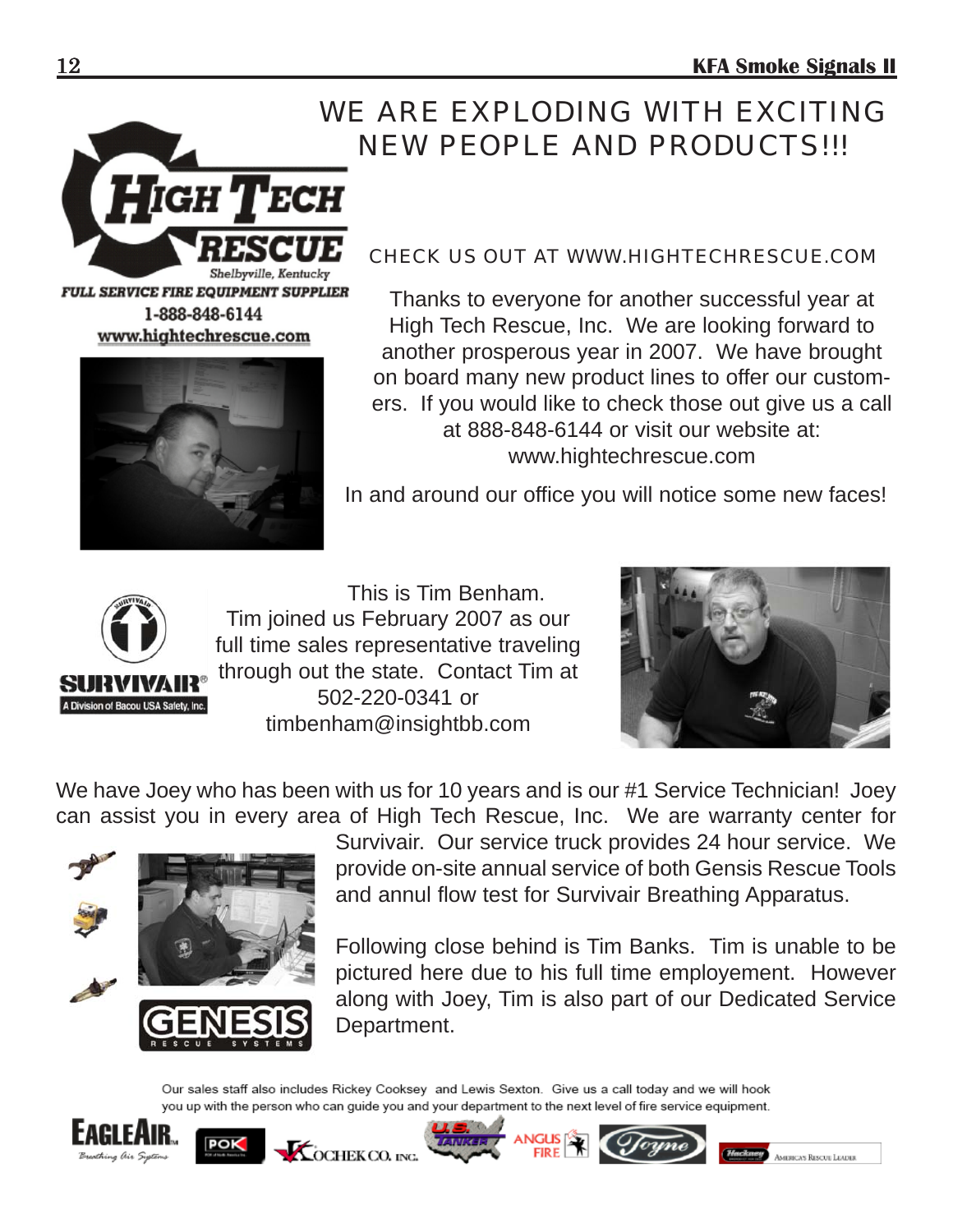#### **KFA Smoke Signals II** 13 **JUVENILE FIRESETTER INTERVENTION COALITION OF KENTUCKY** By Carter Northcutt **ABOUT THE PROGRAM:**

The Coalition was begun so we, as a state, can have continuity in our individual programs. Also, the Coalition will act as a clearinghouse where agencies can find out where to get training for their programs, get copies of any necessary forms and share information. The Coalition is not just about the fire service however. We are developing a network of other agencies who will be working with us to help keep our youth from firesetting practices. The other agencies include but are not limited to: juvenile justice, mental health, law enforcement, education, and county attorneys to name a few. And of course we need you, the ones in the fire service. In the future we plan to hold statewide conferences and invite nationally recognized speakers covering topics of interest to our Coaltion.

### **WHAT CAN YOU DO?**

You can join the Coalition. You can get your department involved. The Coalition is also looking for responsible individuals to act as Regional Directors. We have modeled our regions after the regional setup by the Fire Commission. This is a growing organization and this is your chance to be a part of something that is a first in our part of the country. Go to www.kyfa.org to join.

### **Answers to last issues Word Search Puzzle**

D K P L N R E T N I O P R E Z A L P H V L Z Q E R U T C U R T S E C N E T N E S J F H M R W N Y M H T X T Y Q N F K X K J C P V Y PQVV COMPREHENSIVETEST) ls. Q G D J G S E V I T I N G O O P N K lE. P B R K Z R E Z Y V L R <u>S T U D E N</u> Iт T) Y E  $L$   $Z$ F W D T K X H X R C G W R  $H$ IΝ  $\mathsf L$  $T$  $\mathsf{T}$ Z.  $Q = L$ X J N D L J H K G Q lЕ B<sub>R</sub> ∕∖ ∕€ w w  $\overline{P}$ K. lR I  $H$  M  $S$   $S$   $O$   $N$  $M$ M  $\mathsf{E}$  $T - X$  $\overline{E}$  $\overline{\phantom{a}}$  P τ  $\overline{\mathbb{A}}$ M  $\mathsf{R}\setminus\mathsf{R}$  . KJYLXOPMPORLQ 6  $|\tau|$ R M Æ - J J Y W YSW KOXL N H WA K N M N  $L$   $L$ € I۱ JG/E)JG\SXI/Z/Ñ\IXE Ń  $B/F$ 1A I Wн JXR/R D (FIXTXRXE/N/RXR\M |P|X/T (E)  $\chi$ ls. n.  $\vert$ t $\vert$  $\mathsf{L}$ İ٧ М  $\mathsf{L}$ **SEXTYPXUFAXIXOXEMH/6**  $\mathsf C$  $|0|R|A|$ юI  $\vee$  $\vert c \vert$ ╲Ċ<sub>Ŕ</sub>⋋Ĺ⋋Ň⋌౹*⋌*ӄ⋌⋎⋋Ď⋋Á⋋Ŵ⋌6⋌Ŕ▕<u></u>₽  $J|R|$  $|_{\mathsf{D}}|$  $|\tau|$ le lo J ©XF NEXAXEXOXNA MXOXI/KYR [c] لوال М 'М L  $T$ N MAXXXXXXXXXXMAAXIXLTM  $\overline{\circ}$ le l z G  $D Y |G|$  $\mathsf R$ EHAX YSEP AN VT Iт IJ۱ K w w  $\mathsf R$  $|z|$   $|u|$  $\mathsf{T}$ Z X C Z V NRXAXP N L H D S D ЮI  $\circ$   $\kappa$   $\vert\vert\vert$ lol  $\vee$  $\blacksquare$ K. FE/J T N Y N Ø K D X T V Z  $\lvert \mathsf{R} \rvert$ R N D G. k, M Z L W M P K N © © Q Z F N L N P D W B E W L



The New Haven Fire Department has taken delivery of a 2007 International 4400 Series chassis, Waterous 1250 GPM pump, with stainless steel rescue style body, 1000 gallon stainless steel tank, built by Bluegrass Fire Apparatus, Elizabethtown KY, delivered in December 2006. All items on this truck are accessible from ground level.



"I know, my God, that you test the heart and are pleased with integrity. All these things have I given willingly and with honest intent. And now I have seen with joy how willingly your people who are here have given to you." *I Chronicles 29:17* We come into this world a wrinkled screaming mess. We go out of this world some times the same way. What is said about us after we are gone is all about the integrity we had while we were here. As a firefighter we must be extremely cautious of how we deal with the truth, things we say, how we act, and how we follow through on promises we make. Many people measure a person's success by the amount of wealth one amasses while on this earth. However, the true measure of success is what is said and how people felt about that person after they are gone. "Judge me, O Lord, according to my righteousness, according to my integrity, O Most High." *Psalm 7:8*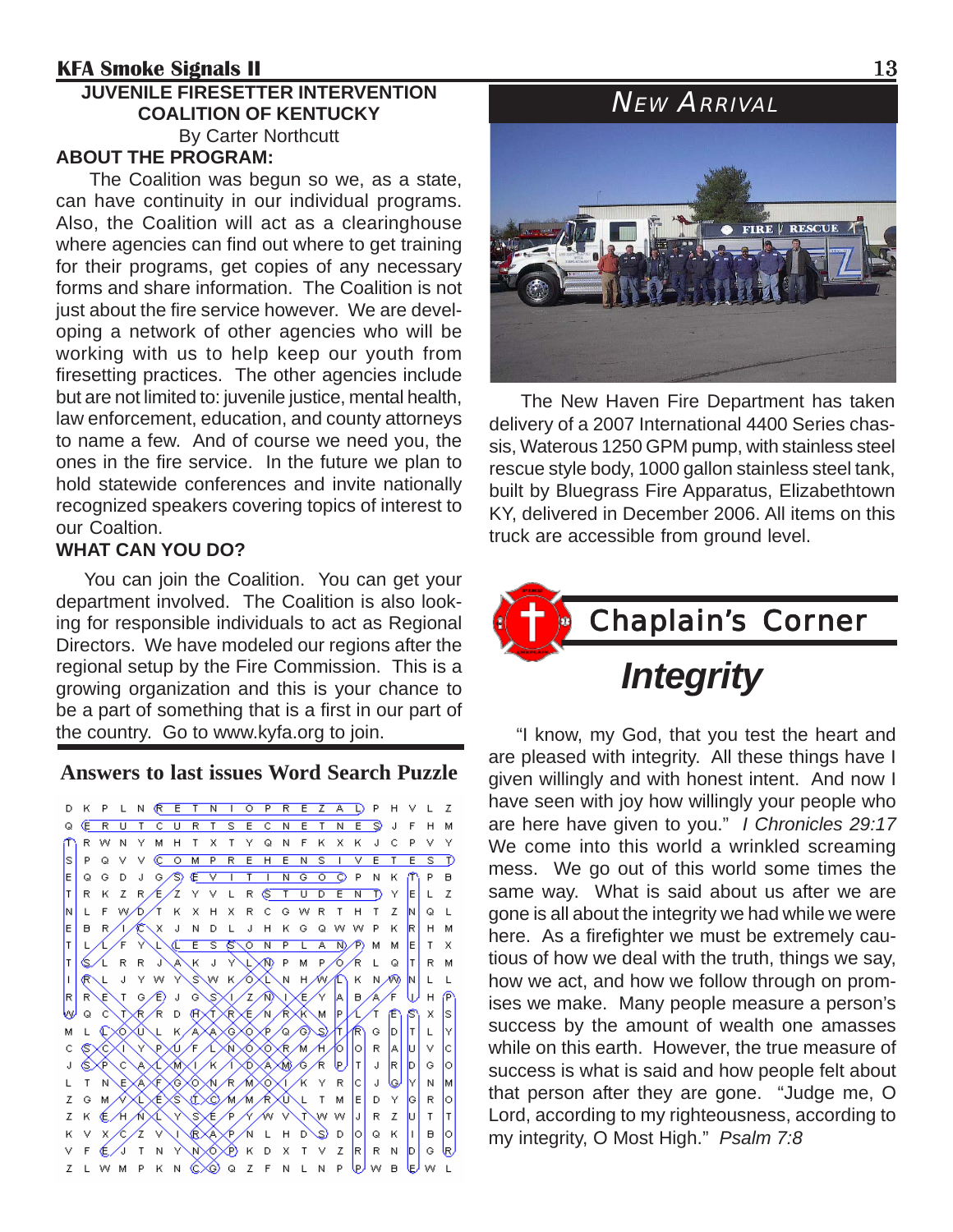#### 10-33 EQUIPMENT, INC. Craig Hiser 540 Peterson Rd • Cave City, KY 42127 **877-678-1033** 270-453-3473Fax 270-453- 3474 Web site: www.10-33.com Advanced Fire & Rescue Equipt. Co. Inc. Nick Gapinski 365 Persimmon Circle, Booneville, IN 47601 **800-853-7675** Fax 812-897-7816 Email nickgap@sbcglobal.net Bluegrass Fire Equipment John Baker 780 Enterprise Dr Lexington, KY 40510 **800-526-8393** Fax 859-233-1167 www.bluegrassfire.com **Kentucky Firefighters Association Sustaining Members** Please remember these members when you have purchasing needs. Emer. Ser. Insurance Program Bill Dixon 20 Church St Cortland, NY 13045 **800-822-3747** Fax 607-756-5051 www.mcneilandcompany.com Fire Department Service & Supply Al Sutt P.O. Box 20207 Louisville, KY 40250 **800-321-6965** Fax 502-491-1487 Hal Rogers Fire Training Ctr 180 Oak Leaf Ln. Somerset KY 42503 606-679-7075 Fax 606-679-4053 Air EVAC Barbara Emery Route #4 Box 432A Albany Ky 42602 Bluegrass Fire Apparatus Dewey Cruse 207 Peterson Drive Elizabethtown KY 42701 **800-738-1006** Fax 270-737-0190 Bluegrass Uniforms Inc. Jason Colson 3533 Dahlia Way - Bowling Green42101 and 961 South 2nd St. Louisville, KY 40203 Bound Tree Medical Diana Wertenberger 5200 Rings Rd Suite A Dublin OH 43017 800-533-0523 Fax 800-257-5713 Dove Designs Chris Hays Rt 1 Box 275 G Monticello KY 42633 www.dovedesigns.com 888-377-4459 Fax 606-340-9372 Ferrara Fire Apparatus Inc. Kevin Hardwick PO Box 249 Holden LA 70744 **800-443-9006** www.ferrarafire.com Fire Pumps & Equipment Joe Reynolds 5252 Rt 1428 PO Box 475 Allen KY 41601 **800-419-3475** Fax 606-874-3472 First In Rescue Equipment Inc. Jim Whitaker 113 Bessmer Lane Walton KY 41094 **859-485-2870** Fax 859-485-2872 Firecom Barry Jackson 4785 Pleasant Grove Rd. Lexington KY 40515 800-527-0555 x112 Fax 503-608-3474 http://www.firecom.com City of Russell 410 Ferry Street Russell KY 41169 606-836-9666 **///EMERGENCY EQUIPMENT** MIKE BRADY RESCUE EQUIPMENT & VEHICLES **(859) 359-4502** (859) 359-4503 FAX http://www.EEResQ.com E-Mail: EEResQ@cs.com Firovac-Reberland Larry Reber 5963 Fountain Nook Road Apple Creek, OH 44606 **330-698-5883** Fax 330-698-7723 sales@firovac.com Comtronics David Fried 2456 Fortune Drive Lexington KY 40509 859-299-9494 credit@comtronicsindustrial.com Finley Fire Equipment John Baker, Eric and Jason Colson 20 S 5th Street McConnelsville OH 43756 www.finleyfire.com 800-545-3280 Division of Fire Prevention State Fire Marshal 101 Sea Hero Road Suite 100 Frankfort, KY 40601 Gordon Bernard Company, LLC Community Birthday Calendar 22 Whitney Dr Milford Ohio 45150 **513-248-7600** Fax 513-248-7606 http://www.gordonbernard.com/ Emerg. Reimbursement Ser. 215 McArthur Drive Louisville KY 40207 **502-896-8080** Email debramurphy@bellsouth.net America's Bravest Equip. Co. PO Box 197335Louisville Ky 40259 502-493-5985Fax 502-493-5986 www.abec1.com FAAC Inc. 1229 Oak Valley Dr. Ann Arbor MI 48108 734-761-5836 **Fax 734-761-5368** Email dbasch@faac.com **Emergency Care & Safety Insti.** Jones & Bartlet - Jamie S. Greene 3539 Apalachee Parkway Ste 3 Tallahasse FL 32311 850-228-2510 E-Mail: jgreene@jbpub.com Web www.ecsinstitute.org **A&A Safety Inc.** 1126 Ferris Road Amelia, OH 45102 Phone 513-943-6100 **Galls** 2680 Palumbo Drive Lexington KY 40509 Phone 859-266-7227 ECCO-Tech USA, UC 1313 South Main Street London KY 40741 606-877-1135 Fax 606-877-3240 Email: crecotech@yahoo.com Command Fire Equip. Appar. Joe Barkey 8216 Blue Ash Rd. Cincinnati OH 45236 513-891-6120 Fax 513-984-4673 Cell 513-616-5867 Joebarkey@yahoo.com Albert'sMen's Shop Uniforms-Accessories Fred Schilling 809 Monmouth St. Newport KY 41071 859-261-9508 Fax 859-261-6678 Glen's Emergency Equipment Glen Gilneath 345 Devil's Creek Rd Parkers Lake, KY 42634 (606) 376-5869 &1-800-422-GLEN (4536) Fax: (606) 376-3959 Frontline Fire Equipment PO Box 1713 Hyden KY 41749-1713 606-899-1427 Fax 888-556-3473 Email frontline@tds.net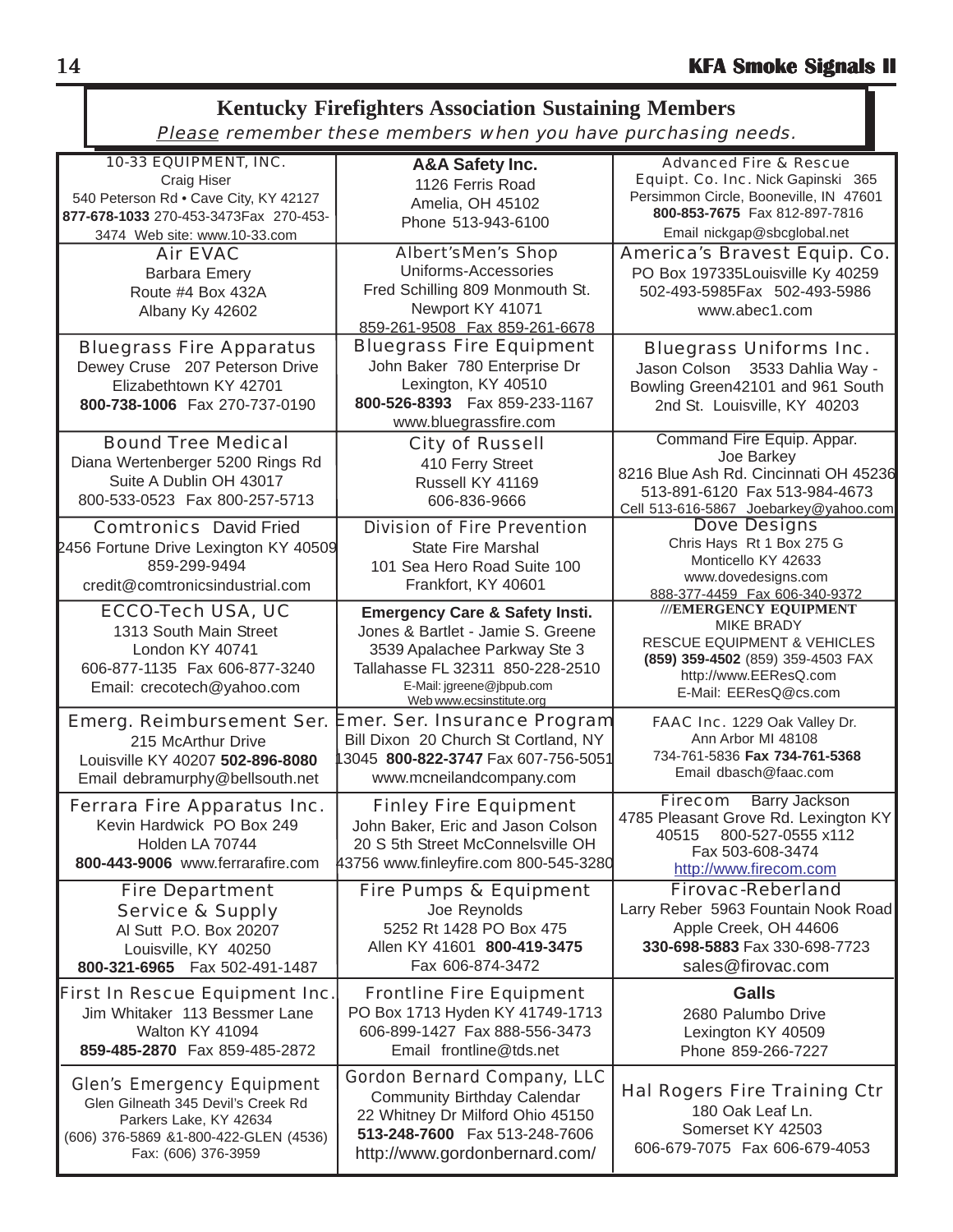| <b>Kentucky Firefighters Association Sustaining Members</b>   |  |  |
|---------------------------------------------------------------|--|--|
| Please remember these members when you have purchasing needs. |  |  |

| <b>High Tech Rescue Inc.</b><br>James Riddle<br>250 Rockbridge Road<br>Shelbyville, Ky. 40065<br>502-633-0149  Fax 502-633-0659<br>james.riddle@insightbb.com                   | <b>Hilliard Enhanced</b><br><b>Learning Programs (HELP)</b><br>Mike Hilliard www.4-help.org<br>Email: sales@4-help.org<br>888-504-4357    Fax 502-532-0800                                 | <b>Kentucky Assoc. of Counties</b><br>380 King Daughters Drive<br>Frankfort, KY 40601<br>502-223-7667 Fax 502-223-1502<br>bobarndd@kaco.org                 |  |  |  |
|---------------------------------------------------------------------------------------------------------------------------------------------------------------------------------|--------------------------------------------------------------------------------------------------------------------------------------------------------------------------------------------|-------------------------------------------------------------------------------------------------------------------------------------------------------------|--|--|--|
| <b>Kentucky Fire Commission</b><br><b>SFRT KCTCS</b><br>Director Ronnie Day<br>300 N Main Street, Versailles KY 42353<br>(800) 782-6823<br>(859) 256-3478<br>Fax (859) 256-3125 | <b>Kentucky Public</b><br><b>Entity Programs / VFIS</b><br>Steve Sierveld<br>P.O. Box 17374 . Dixie Branch<br>Edgewood, KY 41017<br>800-753-6734    Fax 859-331-3734                       | Lab - Tronics Inc.<br>511 34th Street<br>Catlettsburg KY 41129<br>606-739-4409<br>Fax 606-739-0023                                                          |  |  |  |
| Life Star Rescue Inc.<br>John Ryder, President<br>1171 Production Drive<br>Van Wert, OH 45891-9390<br>419-238-1459                                                              | <b>McNeil &amp; Company</b><br>William Dixon Director of Marketing<br>PO Box 5670 Cortland NY 13045<br>800-467-2118 Fax 607-756-6225<br>wdixon@esip.com                                    | <b>Mountain Valley Insurance</b><br>Faye Rice 267 Terrell Lane, Suite A<br>Barbourville KY 40906<br>888-332-3205 Fax 606-546-4146<br>Email frice@mviweb.com |  |  |  |
| M & S Fire & Safety<br>Alex W. Smith 670 E Franklin Street<br>Evansville IN 47711<br>800-467-2118 812-424-3863<br>FAX 812-421-3707<br>www.mandsfire.com                         | <b>NFPA</b><br><b>Russell Sanders</b><br>3257 Beales Branch Road<br>502-894-0411 Fax 502-894-0519<br>Email rsanders@nfpa.org                                                               | <b>Orr Rapid Response</b><br>Michael Kidwell 11601 Interchange Dr<br>Louisville KY 40229<br>502-774-6456<br>Email: michaelk@orrcorp.com                     |  |  |  |
| <b>Paul Miller Mazda-Ford-Isuzu</b><br>975 E. Newcircle Rd PO Box 1435<br>Lexington KY 40588-1435<br>859-244-4253 Fax 859-244-4235<br>E-mail gwells@pmford.com                  | <b>PHI Air Medical of Kentucky</b><br>1001 Monarch Street Suite 100<br>Lexington KY 40513<br>859-219-3053 Fax 859-219-3059<br>E-mail mposnter@phihelice.com                                | <b>Provident Insurance</b><br>C.J. Bens 272 Alpha Drive<br>Pittsburgh PA 15238<br>800-447-0360 Fax 412-963-0415<br>Email: cbens@providentbenefits.com       |  |  |  |
| <b>Public Entity Insurance</b><br>Michael Finke 2525 Harrodsburg Rd<br>Suite 220 Lexington KY 40504<br>888-696-9620 Fax 859-296-4583<br>Email mfinke@roeding.com                | <b>Safety USA</b><br>David Joels<br>4810 Popular Place Drive<br>Louisville KY 40213 502-810-0303<br>campsafe@bellsouth.net                                                                 | <b>Siegel's Uniforms</b><br>Fred Levin<br>101 SE 4th Street<br>Evansville IN 47708<br>800-352-2555 Fax 812-425-2268                                         |  |  |  |
| <b>Summit Fire Apparatus</b><br>Joe Messmer<br>P.O. Box 17128<br>Edgewood, KY 41017<br>859-331-0360  Fax 859-331-0399                                                           | <b>Sutphen Corporation</b><br>Harry or Dan Sutphen, Jason Franklin<br>7000 Columbus Marysville Road<br>Amlin, OH 43002<br>800-848-5860 Fax 614-889-0874<br>Email: hsutphen@sutphencorp.com | <b>Tech Med Industries</b><br>5230 Park Emmerson Dr. Suite C<br>Indianapolis, IN 46203<br>317-783-6554    Fax 317-783-6901<br>igaines@pmrtechmed.com        |  |  |  |
| <b>Texas Fire Trucks LTD</b><br>17111 Crooked Oak<br>Cyprass TX 77429<br>281-831-2737<br>Email etpetocz@aol.com                                                                 | <b>Vehicle Systems Inc.</b><br>John H. Burns<br>629 Shelby Street<br>Lexington KY 40505<br>859-252-1377 800-444-FIRE (3473)<br>Fax 859-255-5536                                            | <b>Vogelpohl Fire Equipment, Inc.</b><br>William Vogelpohl<br>2770 Cireleport Drive<br>Erlanger, KY 41018<br>800-797-8317  Fax 859-282-1550                 |  |  |  |
| <b>Wynn Fire &amp; Rescue Equipment</b><br><b>Apparatus Manufacturers</b><br>Charles & Kathy Wynn<br>P.O. Box 1585 Corbin, KY 40702                                             | To advertise in this space<br>in the next issue of<br>Smoke Signals II                                                                                                                     | To advertise in this space<br>in the next issue of<br>Smoke Signals II                                                                                      |  |  |  |
| 606-523-9269    Fax 606-523-0591<br>cwynn@wynnfire.com                                                                                                                          | contact Woody Will<br>at 270-766-9946                                                                                                                                                      | contact Woody Will<br>at 270-766-9946                                                                                                                       |  |  |  |